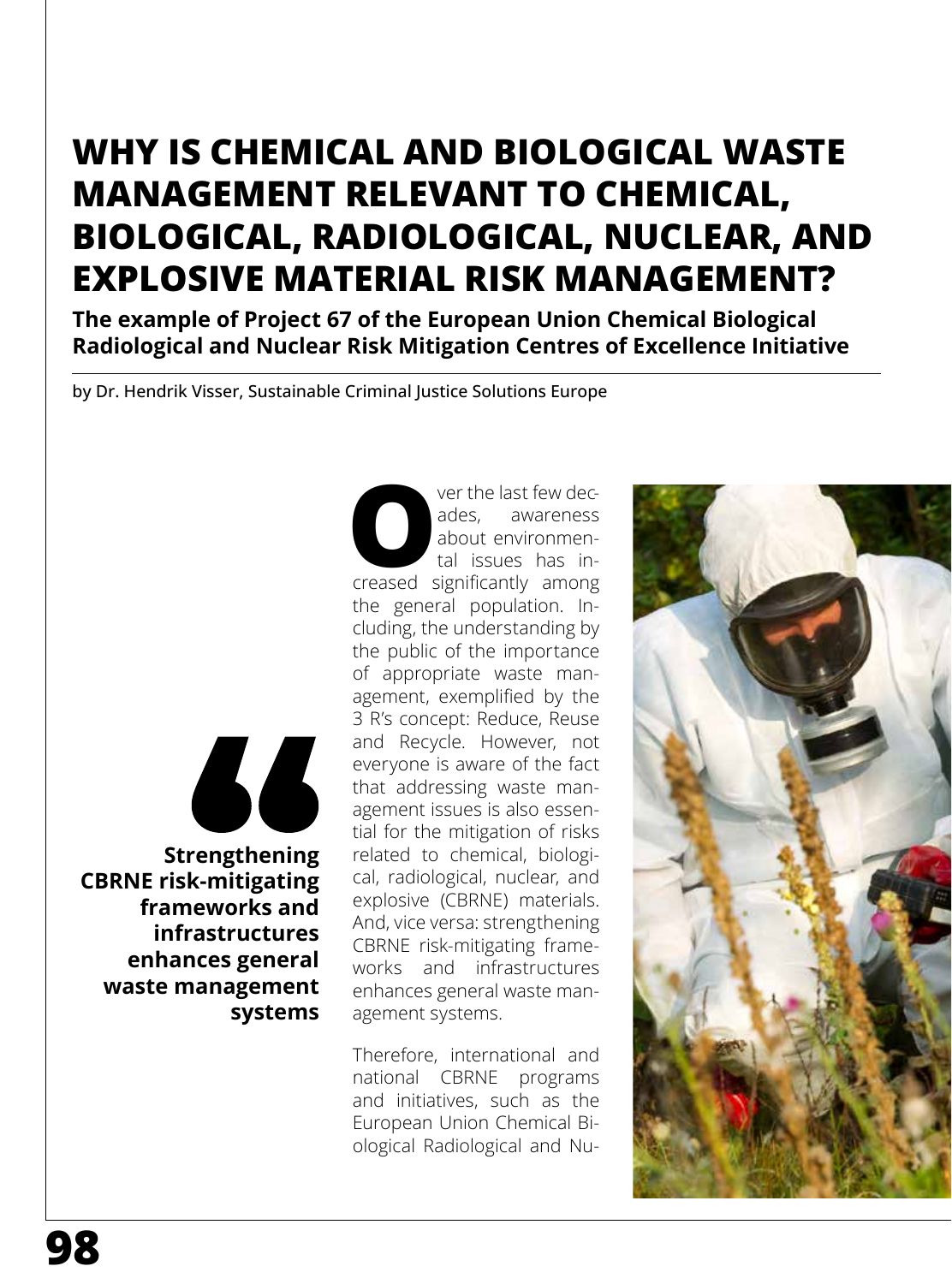



clear Risk Mitigation Centres of Excellence Initiative (EU CBRN CoE), have concentrated efforts and resources on hazardous waste management projects. Such projects aim at strengthening and developing the frameworks and infrastructures to manage the risks associated to CBRNE incidents.

Incidents involving hazardous CBRNE contaminants can create significant challenges, such as: minimising the amount of waste generated during clean up and remediation; segregating waste types; packaging and safe transportation of the waste; and treating and disposing of waste and debris. Furthermore, these complexities related to waste management are in some countries compounded by:

- **I** Limited disposal and treatment expertise, capabilities and capacity to manage CBRNE contaminated waste.
- ▶ Lack of experience of decision-makers and absence of waste management facilities to handle these wastes.
- ▶ Hesitancy on the part of some disposal facilities to accept these wastes.
- $\blacktriangleright$  Limited resources to cover the (at times high) costs of disposing of hazardous waste.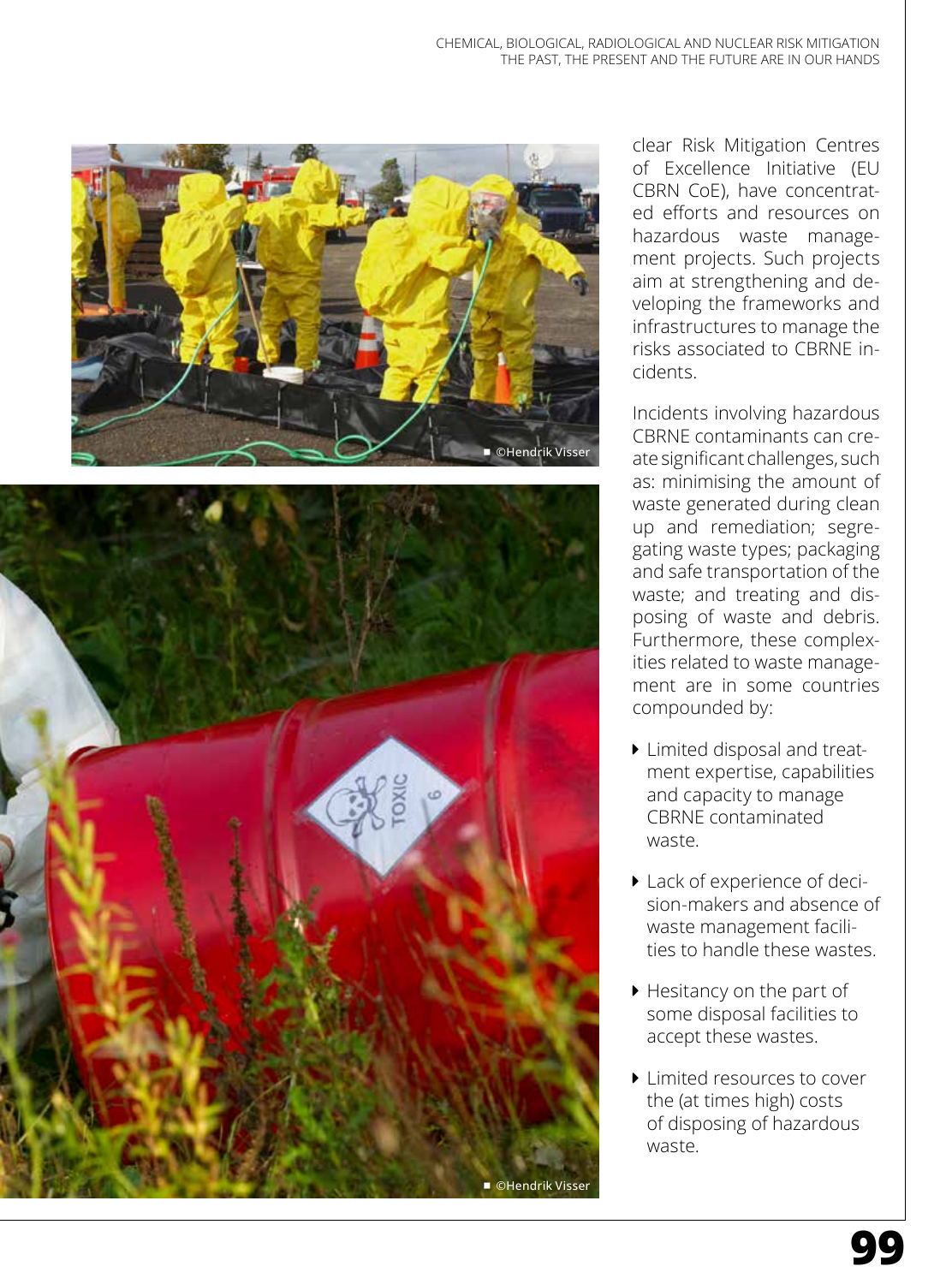Throughout the incident response and clean-up process, wastes must be characterised to minimise human and environmental exposure to contamination and determine how and where to transport, treat and/or dispose of contaminated materials. Response to a large-scale incident is also difficult because there are often interrelated activities. For example, choosing a decontamination approach has an impact on the timeline of the remediation as well as the cost and the amount of waste generated. Therefore, decision-makers need to be aware of the trade-offs involved in their decisions to optimise the response. In order to enhance the effectiveness of the response, a multi-sectoral stakeholders decision making approach is to be encouraged.

To address these challenges and to manage the risks associated with CBNRE materials, certain frameworks and conditions need to be in place, among others:

- Legislative and regulatory framework.
- **Implementation and en**forcement.
- **Incidence response.**



**Decision-makers need to be aware of the trade-offs involved in their decisions to optimise the response**

# **Legislative and regulatory framework**

The foundation for risk management is a clear legal framework at international, national and local levels, which establishes the main rules for safe and secure work with CBRNE materials, including waste. Violations of these rules can entail responsibility, including criminal responsibility by individuals, organisations or states. Without such a framework, it would not be possible to prevent, investigate or prosecute criminal conduct properly.

**The foundation for risk management is a clear legal framework at international, national and local levels**



Although such a legal framework focusses on safe and secure work with hazardous materials, such as production, transport and waste disposal of chemical and/or biological materials. These frameworks also address the response to incidents due to natural disasters, industrial accidents, and criminal/terroristic acts, which are the primary focus of CBRNE programs. Therefore, by strengthening this general legal framework, the specific legislative tools required for CBRN risk management are also reinforced.

Additionally, it is of great importance to have international agreements in place that stimulate harmonised national legislation to prevent geographical loopholes. This is especially true in light of the trade of hazardous materials by multinationals and criminal organisations that operate globally.

#### **Implementation and enforcement**

Even if comprehensive, global agreements are in place, it is important to implement and enforce them adequately. In order to do so, governmental structures that have the right to enforce legislation with respect to production, transportation and disposal of chemical and biological materials need to be in place. The staff of these departments and agencies should be trained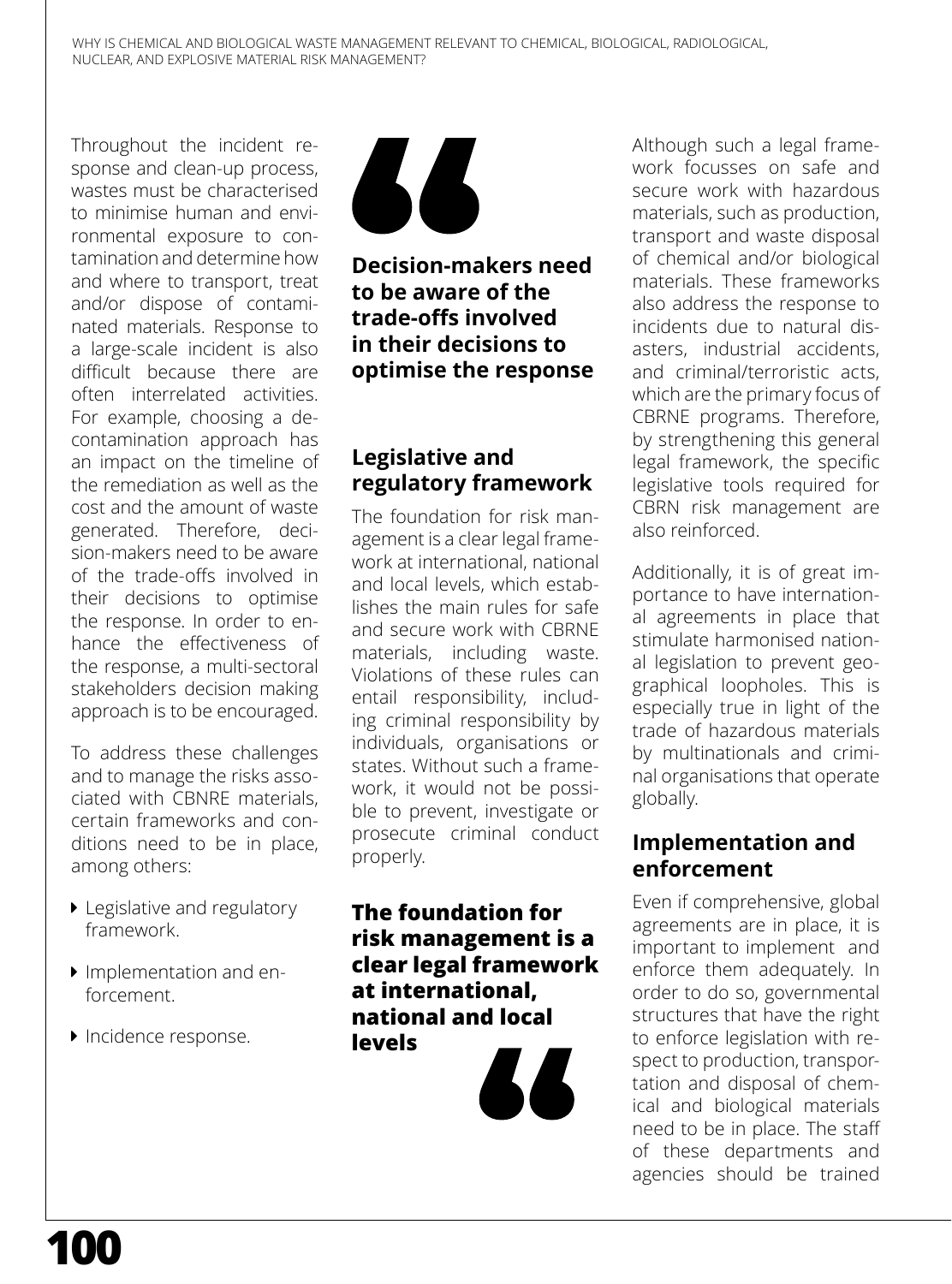appropriately in national and international legal requirements and have sufficient technical understanding of the issues involved. Additionally, technical infrastructures should be established to inspect or investigate, respond to contamination events and, in certain cases, remediate sites, which require capacity (i.e., equipment) and capabilities (trained staff) or the ability to access these.

Moreover, legislative/guidance resources need to be available to companies that work with chemical and biological materials in order to establish their operation within the legal requirements. Examples of such resources could be having access to clear guidelines on how to operate legally; a formal system of registration of their activities (including waste generation); and opportunities to consult with regulatory authorities (including training on requirements).

 Many of the technical capacities and capabilities required for chemical and biological waste management are also necessary for CBRN risk management. Therefore, like with the legislative framework, enhancing chemical and biological waste management implementation and enforcement also strengthens CBRN risk management.

#### **Incident response**

CHEMICAL, BIOLOGICAL, RADIOLOGICAL AND NUCLEAR RISK MITIGATION

THE PAST, THE PAST, THE PAST, THE PAST, THE PAST, THE PAST, THE PAST, THE PAST, THE PAST, THE PAST, THE PAST,

In case of an industrial accident, criminal disposal, environmental outbreak or terrorist attack involving chemical or biological materials, correct capacities and capabilities need to be in place to deal with such crises. Some of the response capacities and capabilities overlap with those required for waste management implementation and enforcement. However, certain capacities and capabilities are specific to incident responses and require additional equipment and training of personnel dealing with such situations. Most if not all of the capacities and capabilities in incident responses match the ones needed for CBRN risk management.

Moreover, many countries worldwide deal with legacy waste deriving from previous economic or governmental activities. The way they address the issue of legacy waste is similar to incident response, although there are differences between the two cases. For example, if the issue to be addressed involves chemical or biological materials in storage facilities or contaminated sites, the tools first used to identify this type of waste are similar to the investigative tools necessary to control current companies or respond to incidents. Ad-

**Enhancing chemical and biological waste management implementation and enforcement also strengthens CBRN risk management**

**101**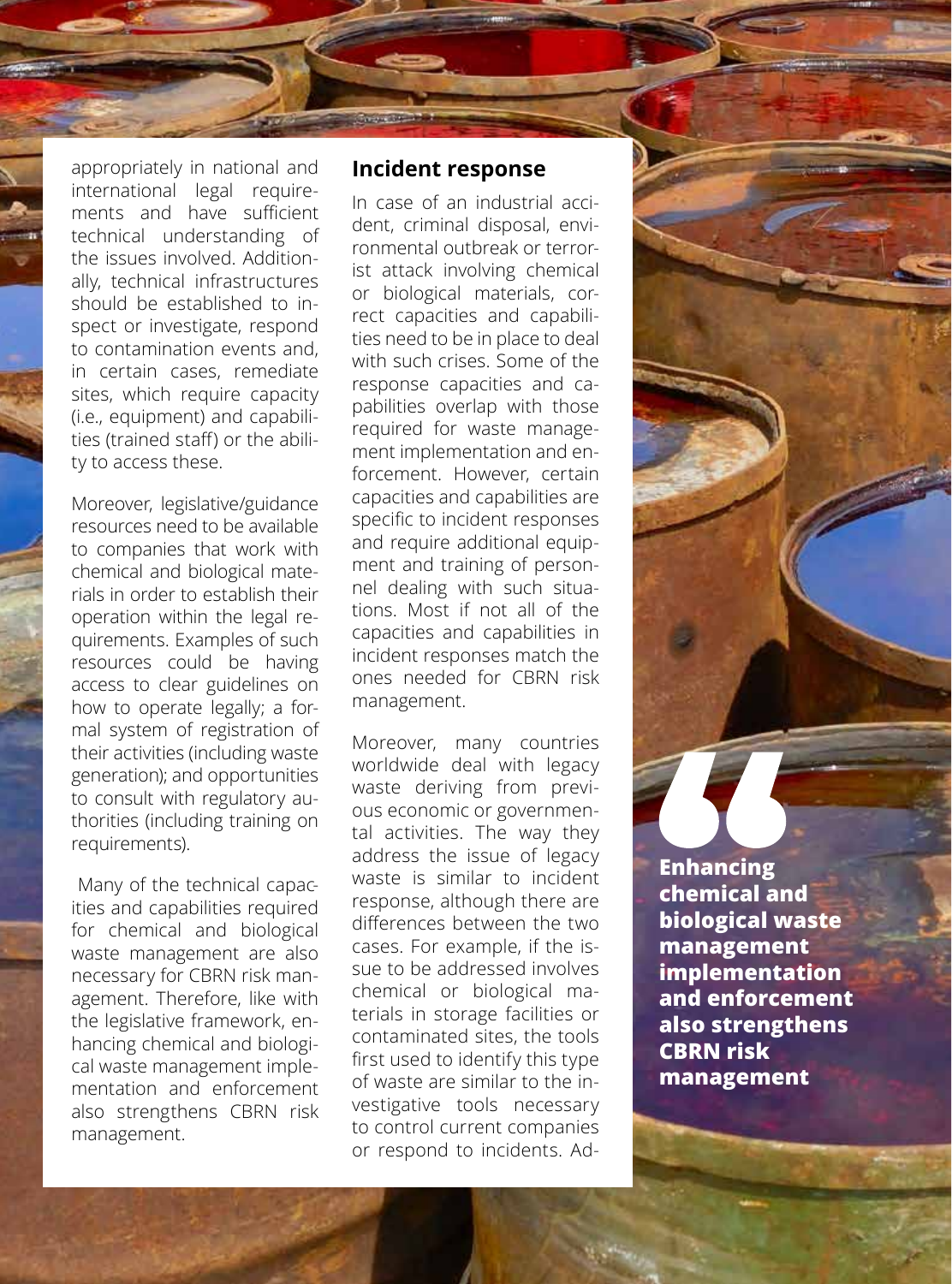ditionally, the technological solutions for remediation of contaminated sites by legacy waste are similar to those involved in the clean-up after an incident. However, often, the scale of the legacy sites will require either significant governmental or private investment to remediate a site to an acceptable level.

Therefore, in summary, by strengthening chemical and biological waste management, the (legislative) tools and components (infrastructures and human resources) to prevent, respond and mitigate chemical and biological incidents are enhanced as well. It is also imperative to support and stimulate a multi-sectoral stakeholders' coordination and response, as each stakeholder will have different responsibilities, capabilities, capacities that need to be organised appropriately to achieve an effective response.

As stated above, the EU CBRN CoE Initiative is funding multiple projects on CBRN waste management to address some of the challenges and issues mentioned earlier. One example is Project 67 (P67), titled ['Strengthening CBRN Waste](http://www.cbrn-project67.com)  [Management Capabilities in](http://www.cbrn-project67.com)  [South-East and Eastern Euro](http://www.cbrn-project67.com)[pean Countries'](http://www.cbrn-project67.com). Several areas previously discussed are addressed within the framework of this project, such as:

### **Supporting the strengthening of legislative frameworks**

Legislative assessments were performed, and recommendations formulated for the ten partner countries (Albania, Armenia, Azerbaijan, Bosnia and Herzegovina, Georgia, Moldova, Montenegro, North Macedonia, Serbia and Ukraine) with regards to chemical, biological and radioactive waste management. Several partner countries expressed interest in receiving further support to strengthen their legislative framework and enhance implementation and enforcement.

# **Strengthening waste management infrastructures**

All partner countries were visited, and a list of equipment required for waste management was formulated, with the expectation that some of the costs of the requested items will be covered under the umbrella of a follow-on project. The overall aim of this activity was to identify the areas where the technical capacities of the partners need to be strengthened.

# **Development of training capabilities**

As indicated above, it is essential to provide entities working with hazardous materials resources to understand their legal and technical obligations. One of the means

to address this need is by having a cadre of experts in the country that can train stakeholders on the legislative and technical aspects of waste management. Therefore, as part of P67, training-of-trainers workshops are conducted on chemical and biological waste management in order to support partner countries to create a team of trainers that can teach governmental and private stakeholders in chemical and biological waste management issues (legislative issues, packaging, transportation, treatment, disposal, remediation, etc.).

# **Enhancing technical capabilities**

Sixteen technical workshops and study visits are planned to discuss/demonstrate methodologies and best practices covering different aspects of chemical, biological or radioactive waste management to increase capabilities and regional cooperation.

#### **Stimulate cross-sectoral and international cooperation**

As for all EU CBRN CoE Projects, one of the P67 objectives is to stimulate cooperation between the national and regional partners on CBRN issues. In order to achieve this, the engagement of multiple stakeholders is stimulated during the various activities implemented under P67, including regional workshops.